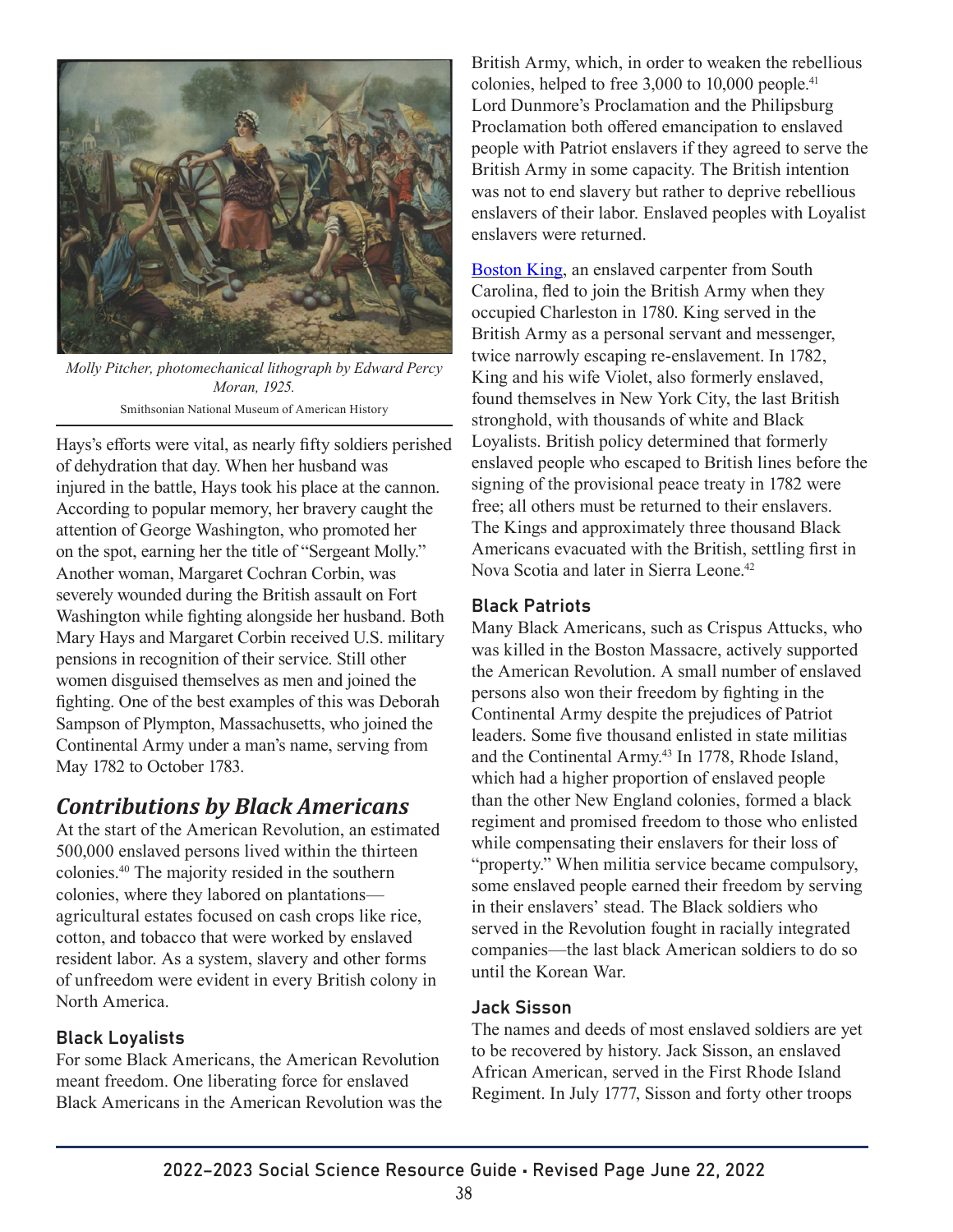Experiences like these led to the first major armed rebellion in the post-revolutionary United States. First, the rural communities sought relief through the legislative process by petitioning the state legislature to issue paper currency. However, the legislature, composed mainly of representatives from the merchant class, rejected this idea. Moreover, the legislature approved an additional property tax to raise funds to pay foreign debts. In a [letter](https://founders.archives.gov/documents/Adams/99-01-02-0812) to Thomas Jefferson, John Adams observed that this tax would prove to be "heavier than the People could bear."70

Ignored by the legislature and angered by the additional tax, the farmers in western Massachusetts, many of whom were veterans of the Continental Army, modeled their revolt on the Patriot resistance to Great Britain's high taxes and an unresponsive government. However, now the government was in Boston rather than London. The insurgents held covert meetings to plan a coordinated response. On August 29, 1786, wellorganized protestors successfully prevented the county court from opening in Northampton, Massachusetts. Massachusetts Governor James Bowdoin denounced the rebels and planned a militia response to future action. A few days later, on September 5<sup>th</sup>, protestors shut down the county court in Worcester. The militia, however, refused to respond since many of the militia's members sympathized with the protesters' plight.

Events spiraled out of control owing to the actions of Daniel Shays and Luke Day, both former Continental Army officers who led the insurgency. The rebels shut down courts throughout rural New England and illegally liberated prisoners. With the federal government unable to recruit soldiers for the army due to a lack of funds, Governor Bowdoin proposed creating a privately funded militia. Thanks to money raised by Boston-area merchants, roughly three thousand militiamen recruited from the eastern counties marched to Worcester on January 19<sup>th</sup> under the leadership of former Continental Army Major General Benjamin Lincoln.<sup>71</sup> Meanwhile, the Shaysite army harassed merchants and tried to seize the federal arsenal at Springfield. Near Petersham, a militia unit under General Lincoln scattered the rebels and effectively ended their resistance. The leaders fled into Vermont and New Hampshire, where they were sheltered despite official demands that they return to stand trial.

Some four thousand people signed confessions acknowledging participation in Shays' Rebellion in exchange for amnesty, and several hundred participants were eventually indicted on related charges. Most of these were pardoned under a general amnesty that only excluded a few ringleaders. Eighteen men, including Shays, were convicted and sentenced to death. Most of these men had their convictions overturned on appeal, were pardoned, or had their sentences commuted.

Shays' Rebellion is one example of a local-level, popular, and largely rural social movement with clear ties to the mobilization of the American Revolution that produced conflicts from the Carolinas and Georgia backcountry to the District of Maine. Many saw the rebels as dangerous to the American experiment in republican government. This agrarian unrest demonstrated the high degree of internal conflict in post-Revolutionary society and highlighted the inability of the Confederation Congress to address such challenges. This realization, coupled with frustrations regarding the limited powers of the Articles of Confederation, compelled national leaders to reconsider the nation's future.

# *The Constitutional Convention, May 25, 1787*–*September 17, 1787*

Following the Treaty of Paris of 1783, a movement for a stronger national government emerged. Shays' Rebellion highlighted the weakness of the federal government under the Articles of Confederation, as did ongoing conflicts with the British and Native Americans on the western frontier. Furthermore, the Confederation Congress could not prevent states from disregarding or violating the Treaty of Paris. Many believed that the country's future greatness depended on increasing federal authority.

In September 1786, delegates from five states met in Annapolis, Maryland, to address the pressing issue of how to regulate interstate commerce. James Madison, a delegate from Virginia, questioned whether the Articles supplied a viable form of government. The delegates agreed to meet the next year in Philadelphia to continue the conversation. In January 1787, the Confederation Congress directed the delegates to consider revisions to the Articles of Confederation.

In May 1787, fifty-five delegates from twelve states assembled at the Pennsylvania State House. Rhode Island, fearful the convention would strengthen the central government, refused to send a delegation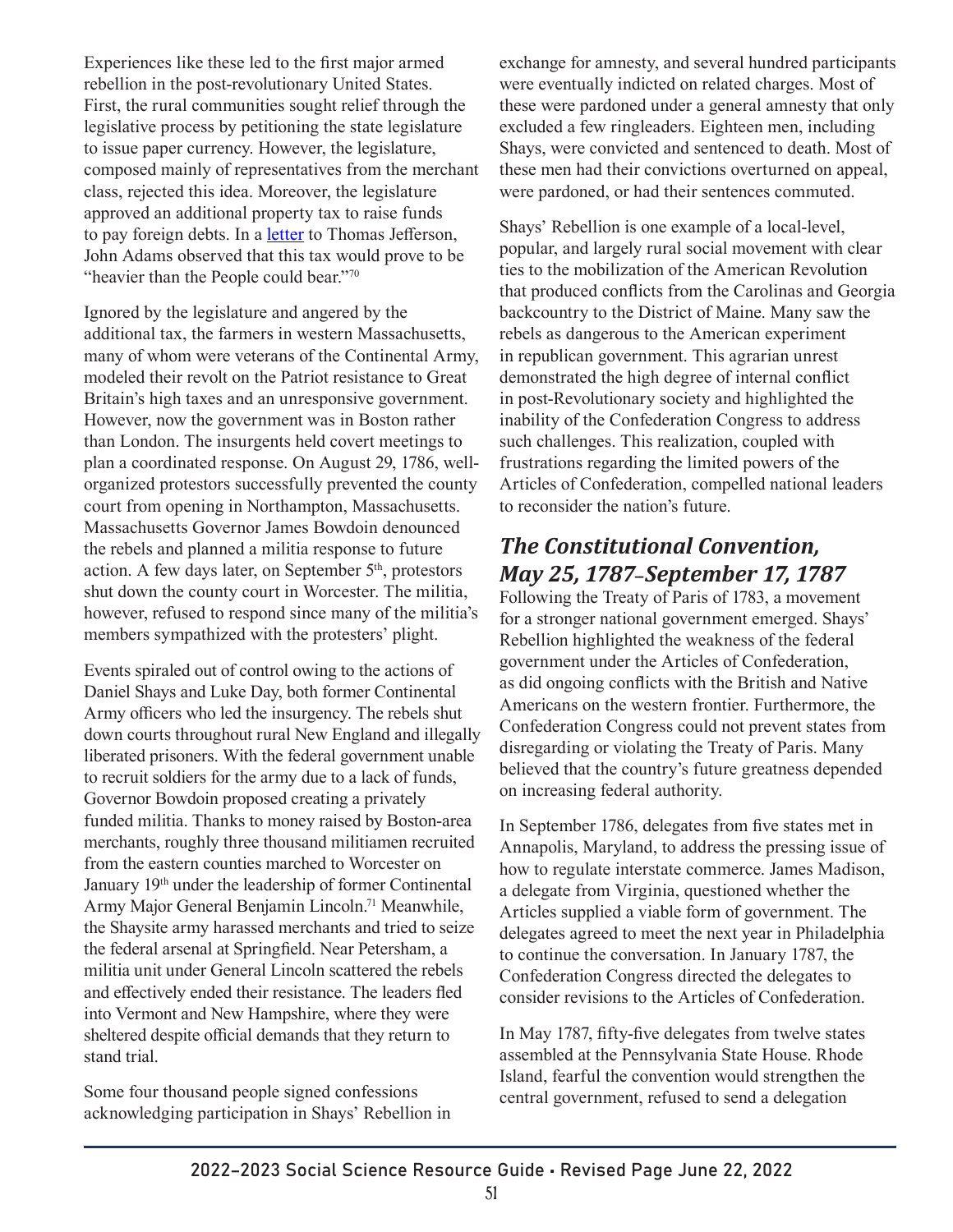that could destroy the nation, and he counseled unity. He declared that maintaining the union translated into "greater strength, greater resource, [and] proportionately greater security from danger" than any single state or region could assert.<sup>85</sup> Washington believed that political parties represented a dire threat to the health of the nation, and argued that their existence allowed "a small but artful and enterprising minority" to "put in the place of the delegated will of the Nation, the will of a party."86

Washington felt that the threat of foreign entanglements was of paramount concern. The French Revolution had triggered a war between France and Great Britain, and the French demanded American assistance, citing their help in the Revolutionary War and the terms of the treaties between the two nations. Washington advised the United States to "steer clear of permanent Alliances."87 As foreign governments were naturally self-interested, Washington recommended neutrality, and suggested that the new nation pursue beneficial commercial relationships while maintaining "as little political connection as possible."88

# *The XYZ Affair and the Quasi-War with France*

In 1797, the newly elected President John Adams took control of a divided nation. The challenges he faced included lingering rural unrest, war between Britain and France, fractured loyalties within his administration, and vocal opposition in the press. At the forefront of the revolutionary movement since 1765, Adams had played a vital role at each stage. However, things had been different during the Washington administration—although he cast twenty-nine tiebreaking votes in the Senate, more than any other vice president, Adams chafed at the few duties granted the vice president.<sup>89</sup> He **complained** to his wife, Abigail: "My country has in its wisdom contrived for me the most insignificant office that ever the invention of man contrived or his imagination conceived."90

The war between France and Britain threatened to ensnare the United States. Concerned by the political and antireligious radicalism of the French Revolution, Adams and the Federalists favored the comparative stability of the British monarchy. Conversely, as dedicated anti-monarchists, Jefferson and the Democratic-Republicans strongly supported France. In 1794, John Jay negotiated a treaty with the



*A British political cartoon depicting the XYZ Affair. The U.S. is represented by Columbia, who is being plundered by five Frenchmen. The figures to the right represent other European countries.*

British called the Treaty of Amity, Commerce, and Navigation, Between his Britannic Majesty and the United States of America, commonly known as the Jay Treaty. Crucially, the Jay Treaty averted war between the United States and Great Britain and also resolved some residual territorial issues from the Treaty of Paris of 1783 and facilitated a decade of relatively peaceful trade between the two nations.

The French were outraged by what they perceived as an Anglo-American alliance. France suspended diplomatic relations at the end of 1796 and seized more than three hundred American vessels over the next two years.<sup>91</sup> Adams responded by sending a diplomatic mission to France while calling for a military buildup to prepare for a possible French threat. When Adams's appointed peace commission arrived in France, three agents of the French foreign minister demanded the payment of enormous bribes to the French republic and foreign minister Charles Maurice de Talleyrand-Périgord before opening negotiations. This scandal, known as the XYZ Affair, enraged Americans, who refused to negotiate on such terms.

Relations between the two countries further deteriorated in May 1798 when a French privateer captured a U.S. merchant vessel near New York Harbor. Sensitive to the nation's lack of naval might, Adams avoided an open conflict but pursued an undeclared Quasi-War with France for the next two years. American ships harassed French ships while the United States acted as an unofficial ally of Great Britain. Fearing a French attack, in May Congress authorized a provisional army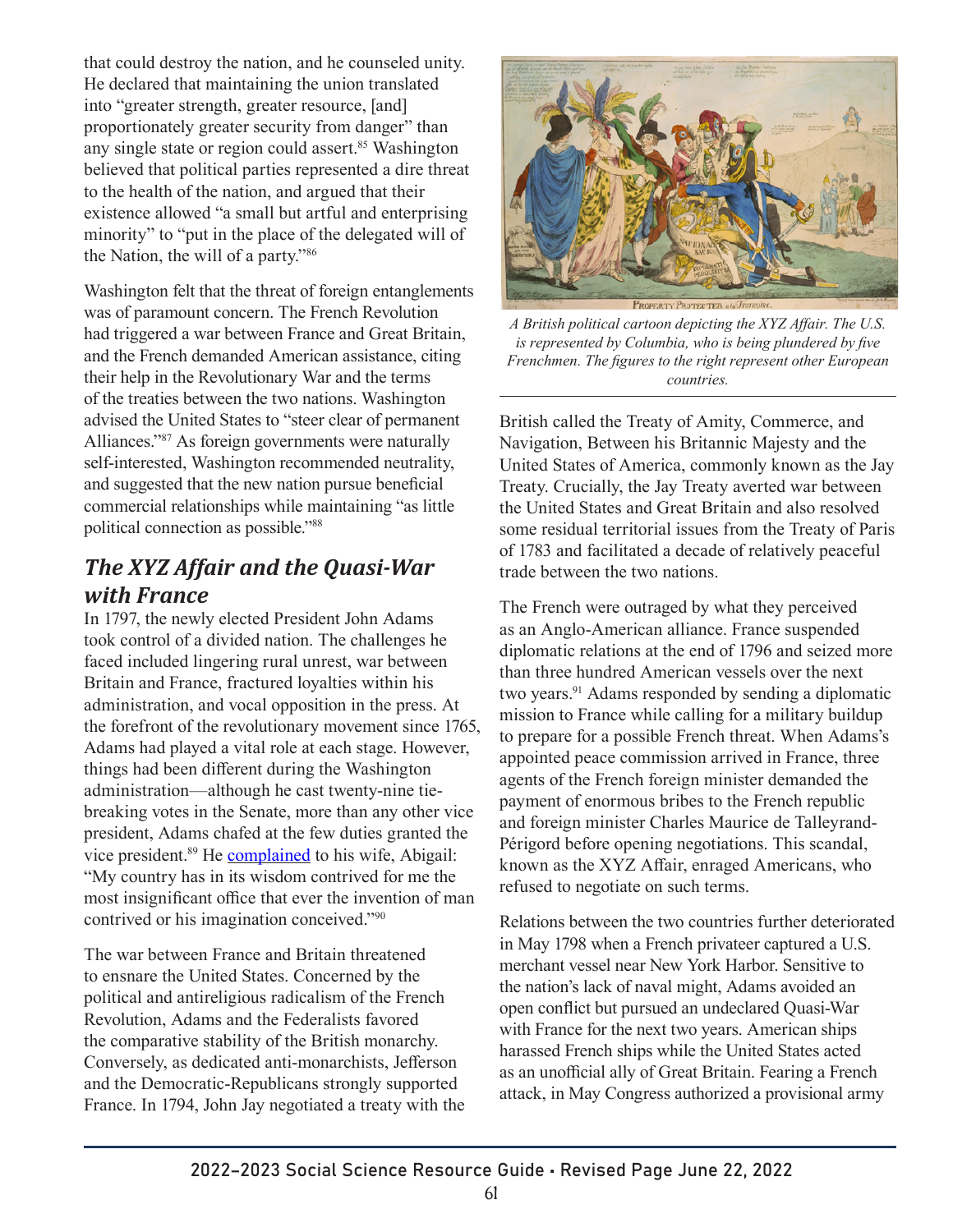| March 1, 1781 -           | The Articles of Confederation are ratified by the states.                                      |
|---------------------------|------------------------------------------------------------------------------------------------|
| Mar. 9 – May 8, 1781 –    | Siege of Pensacola                                                                             |
| March 15, 1781 -          | Battle of Guilford Court House                                                                 |
| September 28, 1781 -      | Beginning of the siege of Yorktown                                                             |
| October 19, 1781 -        | The British surrender at Yorktown.                                                             |
| <b>January 1782 –</b>     | Parliament forbids offensive action in North America.                                          |
| March 8, 1782 -           | <b>Gnadenhutten Massacre</b>                                                                   |
| <b>April 1782 -</b>       | The beginning of Anglo-American peace negotiations                                             |
| July 13, 1782 -           | Raid on Hanna's Town                                                                           |
| August 19, 1782 -         | <b>Battle of Blue Licks</b>                                                                    |
| August 27, 1782 -         | Battle of the Combahee River                                                                   |
| November 30, 1782 -       | The Peace of Paris is drafted.                                                                 |
| $1783 -$                  | Virginia Act of 1783                                                                           |
|                           |                                                                                                |
| July 8, 1783 –            | The Massachusetts Supreme Judicial Court declares slavery against the<br>Constitution of 1780. |
| September 3, 1783 -       | The Anglo-American Peace Treaty is signed.                                                     |
| <b>January 14, 1784 –</b> | Congress ratifies the Treaty of Paris.                                                         |
| April 23, 1784 -          | The Northwest Ordinance of 1784 is approved by Congress.                                       |
| May 20, 1785 -            | The Land Ordinance of 1785 is adopted by Congress.                                             |
| $1786 -$                  | Massachusetts prohibits intermarriage between Whites, Blacks, and Native<br>Americans.         |
| August 29, 1786 -         | Protesters close the county court in Northampton, Massachusetts.                               |
| September 5, 1786 -       | Protesters close the county court in Worcester, Massachusetts.                                 |
| September 1786 -          | Delegates from five states convene in Annapolis to address interstate commerce.                |
| <b>January 19, 1787 –</b> | Benjamin Lincoln leads troops to Worcester, Massachusetts.                                     |
| February 21, 1787 -       | Congress calls for a convention to revise the Articles of Confederation.                       |